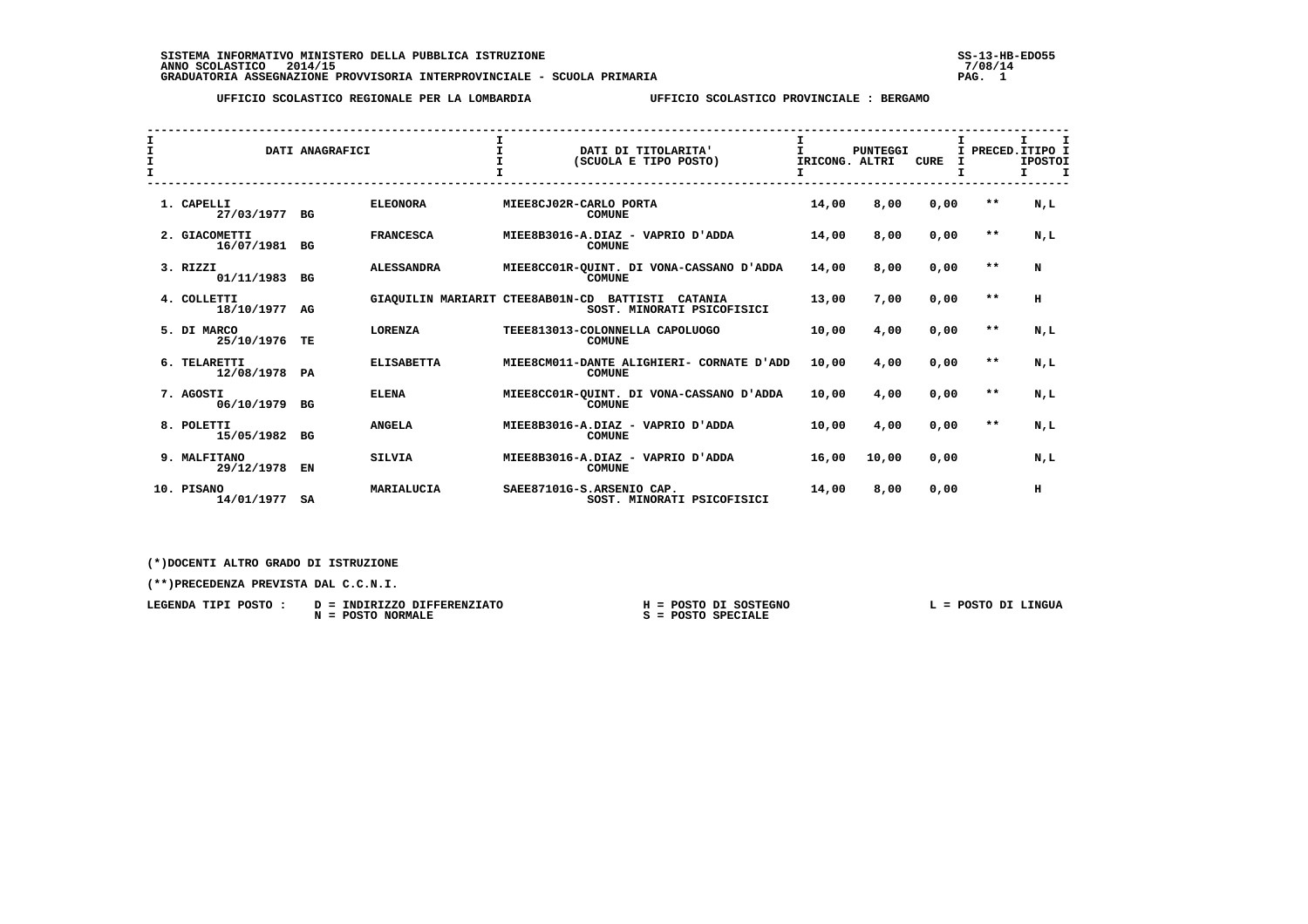## **UFFICIO SCOLASTICO REGIONALE PER LA LOMBARDIA UFFICIO SCOLASTICO PROVINCIALE : BERGAMO**

| I<br>$\mathbf{I}$<br>$\mathbf{r}$ |                               | DATI ANAGRAFICI |                  |                  | DATI DI TITOLARITA'<br>(SCUOLA E TIPO POSTO)                           | I.<br>IRICONG. ALTRI | <b>PUNTEGGI</b> | CURE | I.<br>т<br>I PRECED. ITIPO I<br><b>IPOSTOI</b><br>$\mathbf{I}$<br>$\mathbf{I}$ |
|-----------------------------------|-------------------------------|-----------------|------------------|------------------|------------------------------------------------------------------------|----------------------|-----------------|------|--------------------------------------------------------------------------------|
|                                   | 11. MORZILLO<br>16/08/1971 CE |                 | <b>GINA</b>      |                  | MIEE85501N-G. RODARI/ LEGNANO<br><b>COMUNE</b>                         | 12,00                | 6,00            | 0,00 | N                                                                              |
|                                   | 12. FALLETTA<br>19/12/1971 CT |                 | <b>GABRIELLA</b> |                  | CTEE095013-III C.D. "GIOVANNI PAOLO II"<br>LINGUA INGLESE              | 12,00                | 6,00            | 0,00 | N,L                                                                            |
|                                   | 13. CALABRO'<br>03/08/1975 RC |                 | LIDYA            |                  | KREE80901D-CAPOLUOGO (STRONGOLI)<br><b>COMUNE</b>                      | 12,00                | 6,00            | 0,00 | н                                                                              |
|                                   | 14. MESSINA<br>15/01/1967 KR  |                 | <b>NELLA TEA</b> |                  | KREE81101D-PLESSO SAN FRANCESCO<br><b>COMUNE</b>                       | 9,00                 | 3,00            | 0.00 | N                                                                              |
|                                   | 15. MARRO<br>31/03/1970 AV    |                 | <b>MARIA</b>     |                  | BSEE84201D-PONTOGLIO- AI CADUTI<br>LINGUA INGLESE                      | 9,00                 | 3,00            | 0,00 | N.L                                                                            |
|                                   | 16. MALARA<br>08/12/1953 RC   |                 | <b>TERESA</b>    |                  | NOEE82301P-"RIGUTINI"<br><b>COMUNE</b>                                 | 6,00                 | 0,00            | 0,00 | N                                                                              |
|                                   | 17. MOLTENI<br>19/01/1955 MI  |                 | <b>IDA</b>       |                  | COEE810018-COMO VIA VIGANO'<br><b>COMUNE</b>                           | 6,00                 | 0,00            | 0,00 | N                                                                              |
|                                   | 18. ESPOSITO<br>09/08/1955 SA |                 | CAROLINA ANNA    |                  | SAEE010015-1 CIRCOLO DID. "BEATO A.M FUSCO<br><b>COMUNE</b>            | 6,00                 | 0,00            | 0,00 | N                                                                              |
|                                   | 19. FIORI<br>15/07/1964 AP    |                 | LUCIA            | PEEE837022-BOSCO | <b>COMUNE</b>                                                          | 6,00                 | 0,00            | 0,00 | N,L                                                                            |
|                                   | 20. MARCHESE<br>23/11/1965    | TP              | MATTIA RITA      |                  | TPEE816022-PLESSO "CUORE DI GESU'" MARSAL<br>SOST. MINORATI DELL'UDITO | 6,00                 | 0.00            | 0,00 | H,N<br>L                                                                       |

 **(\*)DOCENTI ALTRO GRADO DI ISTRUZIONE**

 **(\*\*)PRECEDENZA PREVISTA DAL C.C.N.I.**

| LEGENDA TIPI POSTO | INDIRIZZO DIFFERENZIATO<br>$D =$ | POSTO DI SOSTEGNO        | POSTO DI LINGUA |
|--------------------|----------------------------------|--------------------------|-----------------|
|                    | POSTO NORMALE<br>$N =$           | <b>SPECIALE</b><br>POSTO |                 |